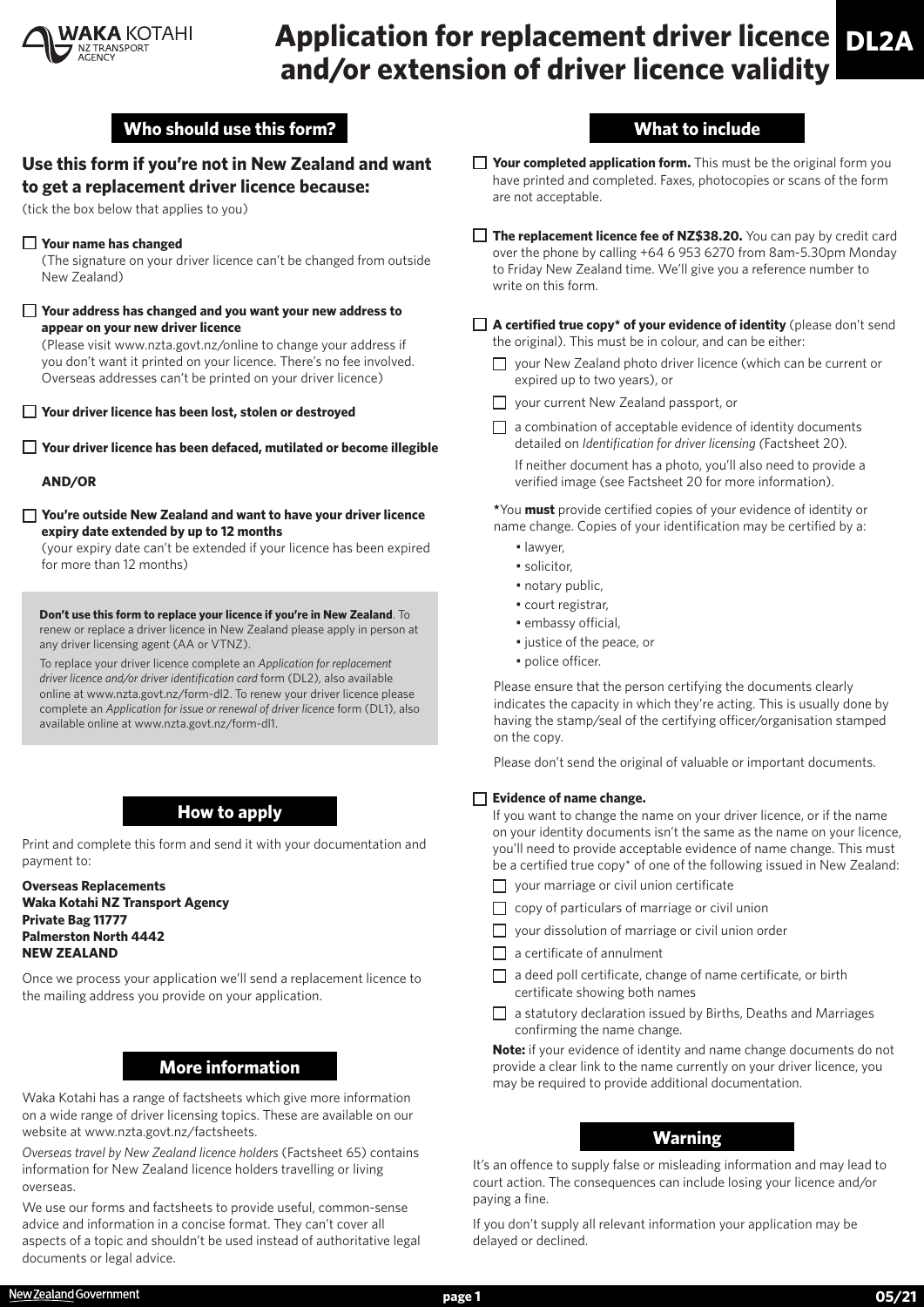

# **Application for replacement driver licence and/or extension of driver licence validity DL2A**

| <b>Personal details</b>                                                     | What is your New Zealand driver licence<br>number? (if you know it)<br>What is your surname or family name? |                             |  |  |  |  |
|-----------------------------------------------------------------------------|-------------------------------------------------------------------------------------------------------------|-----------------------------|--|--|--|--|
| Please write clearly.                                                       |                                                                                                             |                             |  |  |  |  |
|                                                                             | Your full first name?                                                                                       |                             |  |  |  |  |
|                                                                             |                                                                                                             |                             |  |  |  |  |
|                                                                             | <b>Middle names?</b>                                                                                        |                             |  |  |  |  |
|                                                                             |                                                                                                             |                             |  |  |  |  |
|                                                                             | Has your name changed from the one appearing on your licence?                                               |                             |  |  |  |  |
| <b>Name change</b>                                                          | $\Box$ Yes $\rightarrow$ Please give new details below:<br>$\Box$ No                                        |                             |  |  |  |  |
| Tick the 'yes' box if your name has                                         | Surname or family name                                                                                      |                             |  |  |  |  |
| changed.                                                                    |                                                                                                             |                             |  |  |  |  |
| You must enter the details of your                                          | Full first name                                                                                             |                             |  |  |  |  |
| name change documentation at the<br>bottom of the page.                     |                                                                                                             |                             |  |  |  |  |
|                                                                             | Middle names                                                                                                |                             |  |  |  |  |
|                                                                             |                                                                                                             |                             |  |  |  |  |
|                                                                             |                                                                                                             |                             |  |  |  |  |
| If you answer 'yes', in the event of                                        | $\Box$ Female<br>$\Box$ Gender diverse<br>Are you?<br>$\Box$ Male                                           |                             |  |  |  |  |
| your death your next-of-kin will<br>still be asked for their agreement to   | Would you be willing to donate organs in the event of your death? $\Box$ No $\Box$ Yes                      |                             |  |  |  |  |
| donate organs. Please let them know                                         | What is your date of birth?                                                                                 |                             |  |  |  |  |
| of your wishes.                                                             | Day<br>Month<br>Year<br>Where were you born?                                                                |                             |  |  |  |  |
|                                                                             | Name of town/city<br>Name of country                                                                        |                             |  |  |  |  |
|                                                                             |                                                                                                             |                             |  |  |  |  |
| Please note we cannot                                                       | Where do you live?                                                                                          |                             |  |  |  |  |
| print an overseas address                                                   |                                                                                                             |                             |  |  |  |  |
| on your driver licence.                                                     |                                                                                                             |                             |  |  |  |  |
|                                                                             |                                                                                                             |                             |  |  |  |  |
|                                                                             | What is your mailing address? (if different from above)                                                     |                             |  |  |  |  |
|                                                                             |                                                                                                             |                             |  |  |  |  |
|                                                                             |                                                                                                             |                             |  |  |  |  |
|                                                                             |                                                                                                             |                             |  |  |  |  |
|                                                                             |                                                                                                             |                             |  |  |  |  |
|                                                                             | Would you like your address printed on your licence?<br>$\Box$ No                                           |                             |  |  |  |  |
|                                                                             | $\Box$ Yes $\rightarrow \Box$ Physical address OR $\Box$ Mailing address                                    |                             |  |  |  |  |
| Giving your telephone numbers and                                           | What are your contact telephone numbers?                                                                    |                             |  |  |  |  |
| email address is optional, however,                                         | Mobile (<br>Other $($                                                                                       |                             |  |  |  |  |
| they will help us process your<br>application faster. Please write clearly. | What is your email address?                                                                                 |                             |  |  |  |  |
|                                                                             |                                                                                                             |                             |  |  |  |  |
| <b>Identification</b>                                                       | I provide the following certified copies of identification to support my application:                       |                             |  |  |  |  |
|                                                                             | As primary evidence of identity                                                                             | Issue date (if applicable)  |  |  |  |  |
| See page 1 for information on<br>acceptable evidence of identity and        |                                                                                                             |                             |  |  |  |  |
| evidence of name change documents.                                          | Reference number                                                                                            | Expiry date (if applicable) |  |  |  |  |
|                                                                             |                                                                                                             |                             |  |  |  |  |
|                                                                             | As supporting evidence of identity (if applicable)                                                          | Issue date                  |  |  |  |  |
|                                                                             |                                                                                                             |                             |  |  |  |  |
|                                                                             | As evidence of name change (if applicable)                                                                  |                             |  |  |  |  |
|                                                                             |                                                                                                             |                             |  |  |  |  |
|                                                                             | Reference number                                                                                            | Effective date              |  |  |  |  |
|                                                                             |                                                                                                             |                             |  |  |  |  |

**DL2A page 2 05/21**